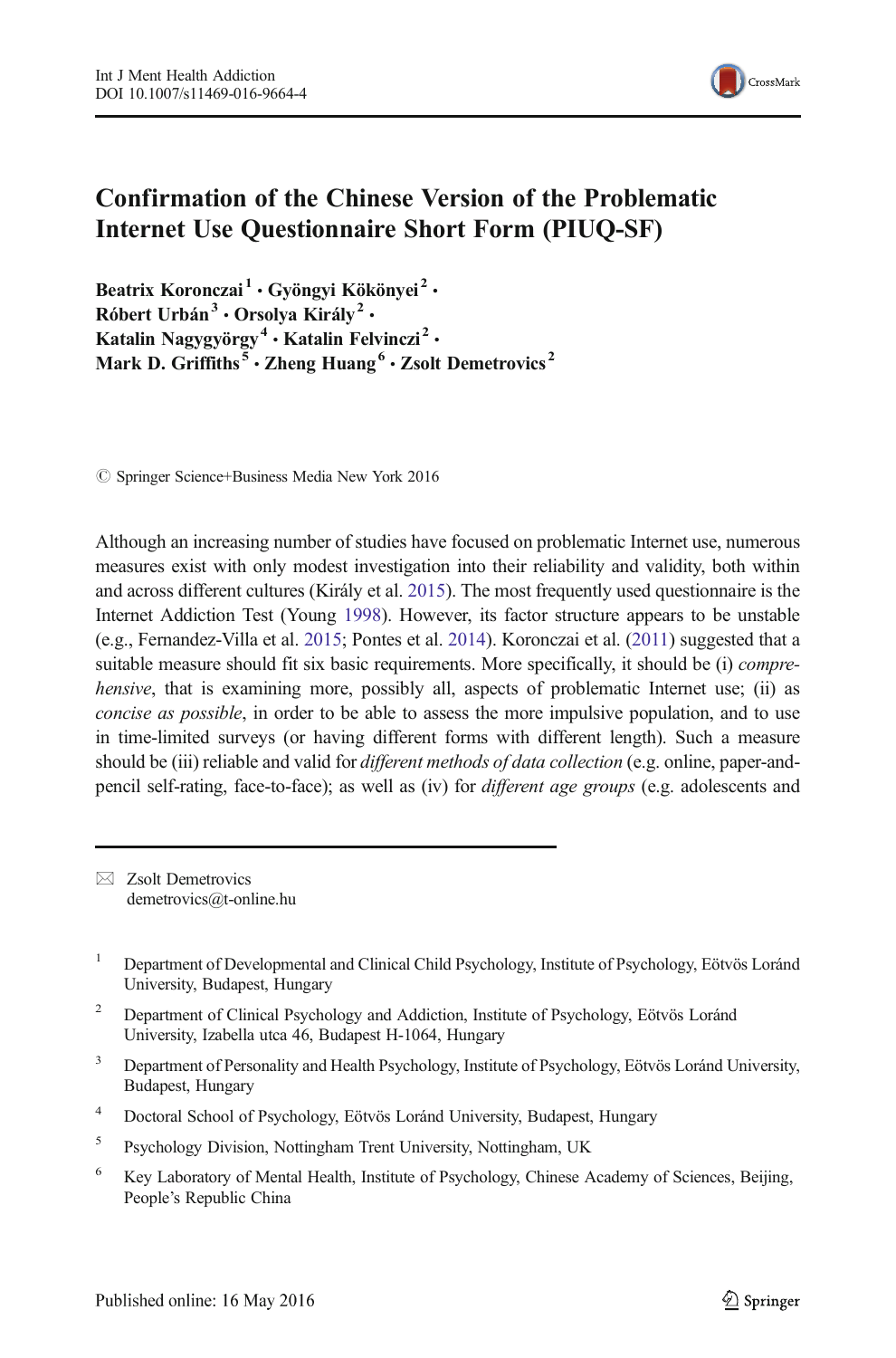adults), and (v) in different *cultural* settings. Finally, (vi) cut-off scores should be defined on the basis of clinical examination.

The Problematic Internet Use Questionnaire (PIUQ) (Demetrovics et al. [2008](#page-5-0)) fulfills several of the aforementioned criteria. The 18-item PIUQ is a comprehensive measure that assesses three basic aspects of problematic Internet use (i.e., obsession, neglect, and control disorder). The 18-item and the shorter 9-item versions of the PIUQ have a reliable structure, and are suitable for time-limited surveys and have proved to be valid across various methods of data collection (i.e., online as well as paper-pencil) and age groups (Demetrovics et al. [2008](#page-5-0); Koronczai et al. [2011](#page-6-0)). However, its implementation has so far mostly taken place in Western individualistic cultures (Kelley and Gruber [2010](#page-5-0), [2013;](#page-5-0) Koronczai et al. [2011](#page-6-0); Zahodne et al. [2011](#page-6-0)). To date, the PIUQ has also been applied in a survey in Iran with good Cronbach's alpha coefficients and subscales (Mazhari [2012a,](#page-6-0) [2012b](#page-6-0)). Consequently, validation of the questionnaire in a culture that is significantly different from the Western culture is needed. Accordingly, the aim of the present study was the validation of the 9-item PIUQ among the Chinese population.

## Materials and Methods

## Participants and Procedure

Students from four universities located in Beijing participated in the survey. Students filled out the questionnaire before their lectures following a short verbal information session. Participation in the survey was voluntary, and no incentives for participation were provided. Informed consent was given to all participants prior of filling out the questionnaire. The survey was approved by the Institutional Review Board of the research team's university. In total, 807 students filled out the questionnaire. However, the data of 39 individuals were excluded from the analysis as more than 10% of the answers were not completed.

## **Measures**

Time Spent on the Internet Based on the experiences gained from former studies, the length of time spent on the Internet either studying, working, and for other reasons were asked separately.

Problematic Internet Use Questionnaire Short Form (PIUQ-SF) (Demetrovics et al. [2008;](#page-5-0) Koronczai et al. [2011](#page-6-0)) The PIUQ-SF comprises three factors (i.e., Obsession, Neglect, Control disorder) with three items per each factor. The Obsession subscale relates to mental withdrawal symptoms caused by the lack of Internet use. The Neglect subscale relates to the neglect of everyday activities and essential needs. The Control disorder subscale contains items relating to difficulties in controlling Internet use. Participants use a five-point Likert scale to estimate how much each given statement is true for them. The scores for each subscale were calculated by summarizing the items belonging to the specific subscale.

Chinese Internet Addiction Inventory (CIAI) (Huang et al. [2007](#page-5-0)) The CIAI was used to assess concurrent validity. The questionnaire was developed using a Chinese university sample in Mandarin language. Therefore, applying this instrument to the present study setting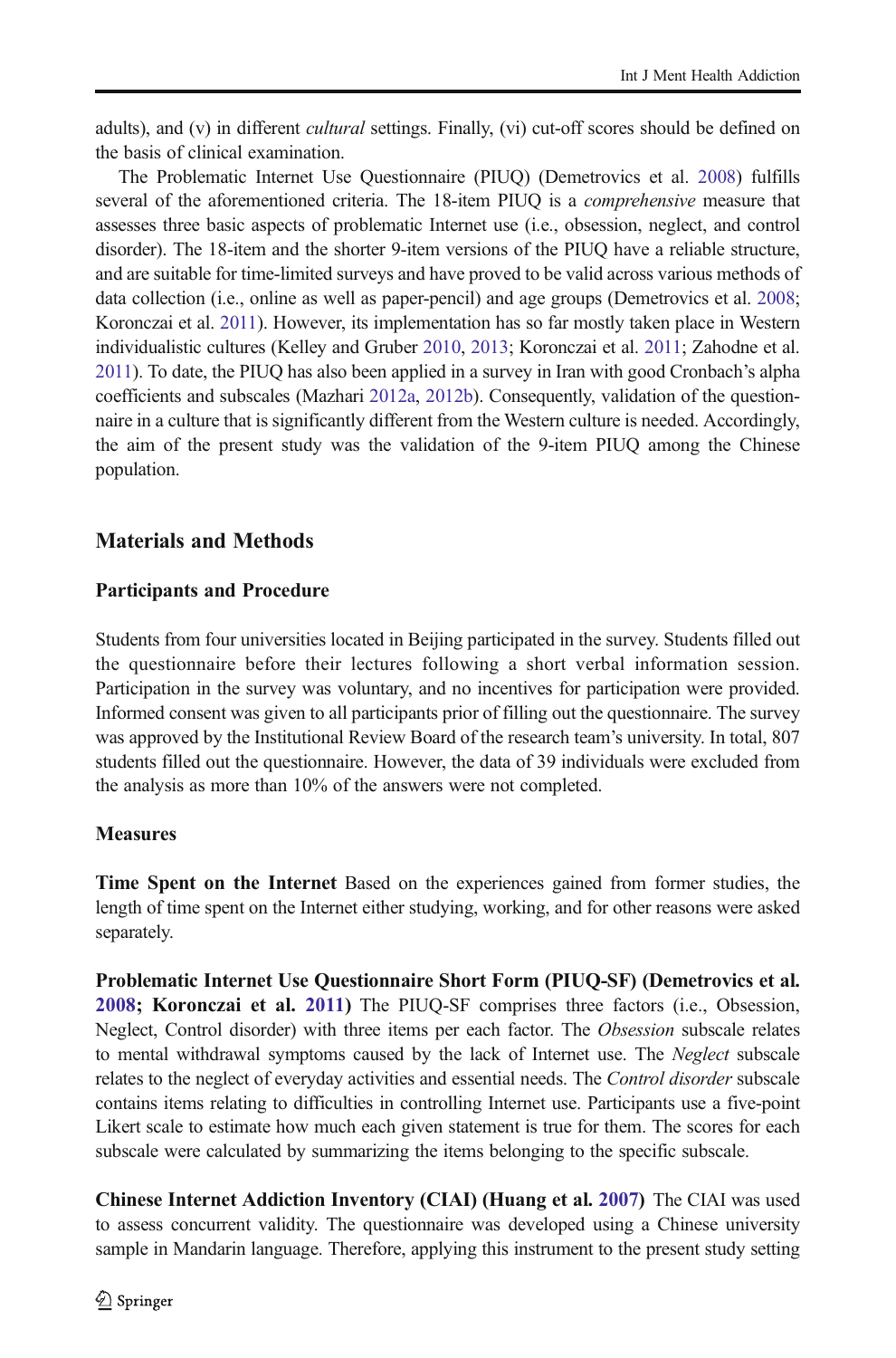appeared warranted. The 31 items of the CIAI load on three factors, namely *Mood modification* (seven items, related to mood modification, and escaping coping style), Dependence (eight items, related to tolerance, preoccupation, and withdrawal symptoms), and Conflicts (sixteen items, related to negative consequences, salience, and relapse). Participants used a five-point Likert scale to estimate how often each specific statement was true for them. The scores for each subscale were calculated by summarizing the items belonging to the specific subscale. The internal consistency of subscales and the total scale was excellent (Cronbach-alpha was .91 for Conflicts, .79 for Mood Modification, .81 for Dependence, and .93 for the Total scale). SPSS 16.0 (SPSS Inc. [2007](#page-6-0)) and Mplus 6.0 (Muthén and Muthén [1998](#page-6-0)–2007) were used for statistical analyses.

## Results

### Sample Characteristics and Internet Use

The final sample comprised 768 students (542 females, 226 males). Mean age was 20.6 years  $(SD = 1.56)$ . More than half of the participants (58%) used the Internet for a maximum of 2 h a day, and another 31.9% used it for 3–4 h for studying or working. Slightly more (67.5%) used the Internet for a maximum 2 h a day for purposes other than studying or working, and 26.4% for 3–4 h. A small minority (6.2%) used the Internet for 5 h or more per day for leisure purposes. The majority of participants used the Internet primarily for emailing, browsing, online communication and downloading. Less prevalent activities included buying things online, gaming, dating, visiting forums, and writing blogs.

#### Psychometric Properties and Concurrent Validity of the PIUQ-SF

Problematic Internet Use Questionnaire Short Form A confirmatory factor analysis (CFA) was applied to confirm the three-factor model of the PIUQ. The CFAwas performed with maximum likelihood parameter estimates with standard errors and chi-square test statistics that were robust to the violations of normality (MLR) (Muthén and Muthén [1998](#page-6-0)–2007). This model provided an adequate fit to the data, after freeing the error covariance between items 6 and 9 ( $\chi^2$  = 118.5 df = 23 p < 0.001; CFI = 0.946; TLI = 0.915; RMSEA = 0.074 [0.061–0.087]; SRMR = 0.060). Standardized estimates of factor loadings of the three-factor solution are presented in Table [1.](#page-3-0) All factor loadings were above .40. Cronbach's alpha for the whole scale was .84. The correlation between the subscales ranged between .49 and .65 (see Table [2\)](#page-3-0).

Concurrent Validity Correlations between the PIUQ-SF subscales and the CIAI subscales ranged between .44 and .70 (see Table [2\)](#page-3-0). Correlation between the two main scales was .82.

## Gender Differences

A small but significant gender difference was found on the Obsession subscale of the PIUQ-SF where males had higher mean average scores than females (see Table [3](#page-4-0)). Additionally, slightly higher average scores were reported for males on the overall CIAI scale and the Conflicts and Mood Modification subscales.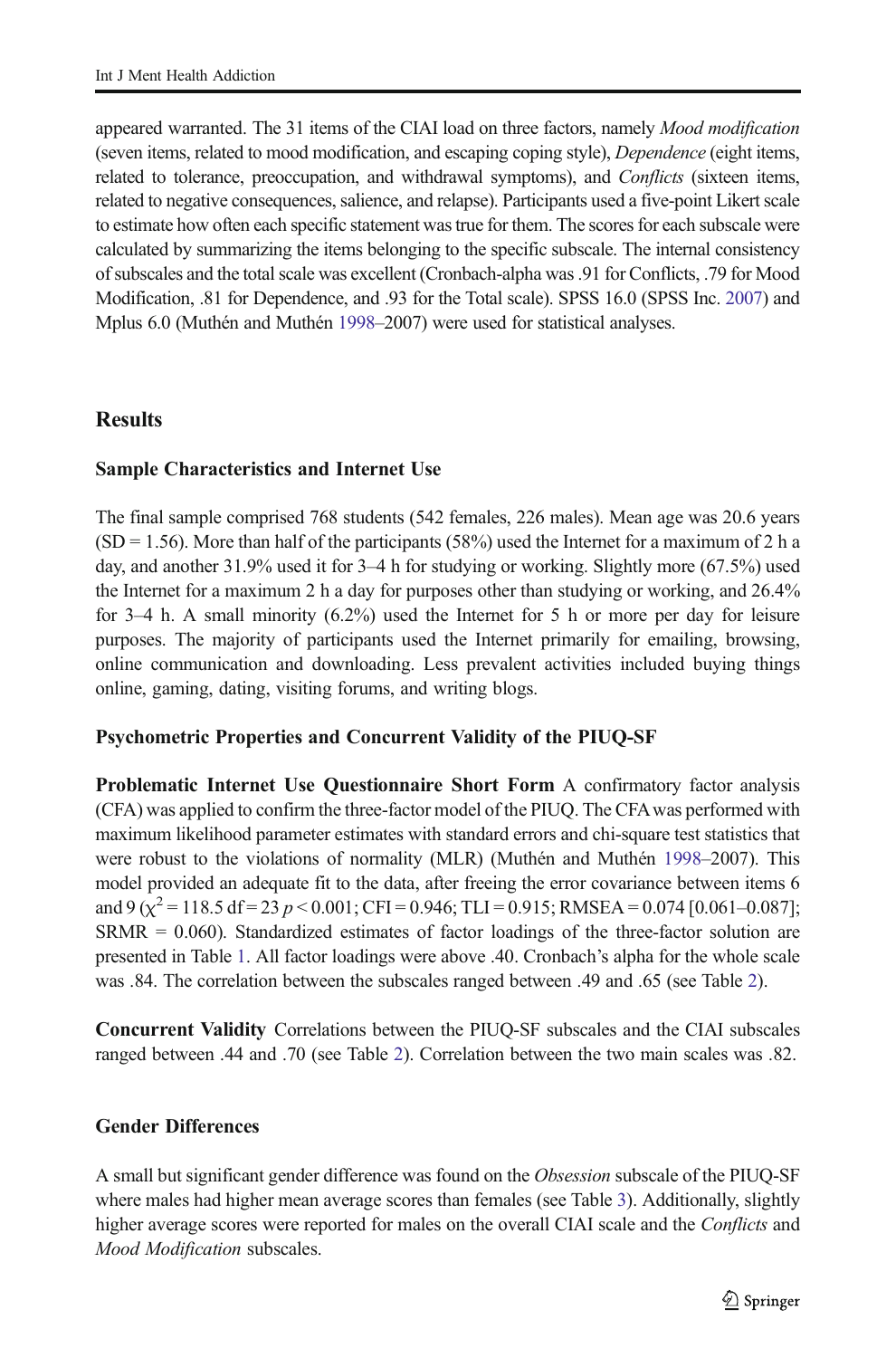| Items                                                                                                                                                                  | Obsession | Neglect | Control<br>disorder |
|------------------------------------------------------------------------------------------------------------------------------------------------------------------------|-----------|---------|---------------------|
| 5. How often do you feel tense, irritated, or stressed if you cannot use the<br>Internet for as long as you want to?                                                   | .72       |         |                     |
| 7. How often do you feel tense, irritated, or stressed if you cannot use the<br>Internet for several days?                                                             | .74       |         |                     |
| 8. How often does it happen to you that you feel depressed, moody, or<br>nervous when you are not on the Internet and these feelings stop once<br>you are back online? | .81       |         |                     |
| 1. How often do you neglect household chores to spend more time online?                                                                                                |           | .54     |                     |
| 3. How often do you spend time online when you'd rather sleep?                                                                                                         |           | .66     |                     |
| 9. How often do people in your life complain about you spending too much<br>time online?                                                                               |           | .55     |                     |
| 2. How often do you feel that you should decrease the amount of time<br>spent online?                                                                                  |           |         | .72                 |
| 4. How often does it happen to you that you wish to decrease the amount of<br>time spent online but you do not succeed?                                                |           |         | .83                 |
| 6. How often do you try to conceal the amount of time spent online?                                                                                                    |           |         | .49                 |
| Mean                                                                                                                                                                   | 5.27      | 6.38    | 6.99                |
| Standard deviation                                                                                                                                                     | 2.32      | 2.17    | 2.54                |
| Cronbach's alpha                                                                                                                                                       | .80       | .61     | .70                 |
| Composite reliability                                                                                                                                                  | .80       | .61     | .73                 |
| Average variance explained                                                                                                                                             | .57       | .34     | .48                 |
| Divergent validity coefficient                                                                                                                                         | .76       | .58     | .70                 |

<span id="page-3-0"></span>Table 1 Standardized estimates of factor loadings of three-factor solution for each item of PIUQ-SF

## Discussion

The aim of the present study was to test the reliability and validity of the 9-item version of the PIUQ among a Chinese student sample. Due to the considerable cultural differences it was possible that the three dimensions of problematic Internet use found on samples from the Western culture  $-$  (i) difficulties of controlling Internet use, (ii) obsessive cognitive preoccupations and psychological withdrawal symptoms, and (iii)

|                            | (2) | (3) | (4) | (5) | (6) | (7) | (8) |
|----------------------------|-----|-----|-----|-----|-----|-----|-----|
| (1) PIUQ Obsession         | .52 | .49 | .80 | .68 | .44 | .62 | .69 |
| (2) PIUQ Neglect           |     | .65 | .85 | .70 | .48 | .61 | .71 |
| (3) PIUQ Control Disorder  |     |     | .86 | .66 | .45 | .60 | .67 |
| $(4)$ PIUO Total           |     |     |     | .81 | .55 | .73 | .82 |
| (5) CIAI Conflicts         |     |     |     |     | .49 | .76 | .93 |
| (6) CIAI Mood Modification |     |     |     |     |     | .62 | .74 |
| (7) CIAI Dependence        |     |     |     |     |     |     | .90 |
| (8) CIAI Total             |     |     |     |     |     |     |     |

Table 2 Correlation of the PIUQ-SF and the CIAI factors

All correlations are significant at  $p<01$  level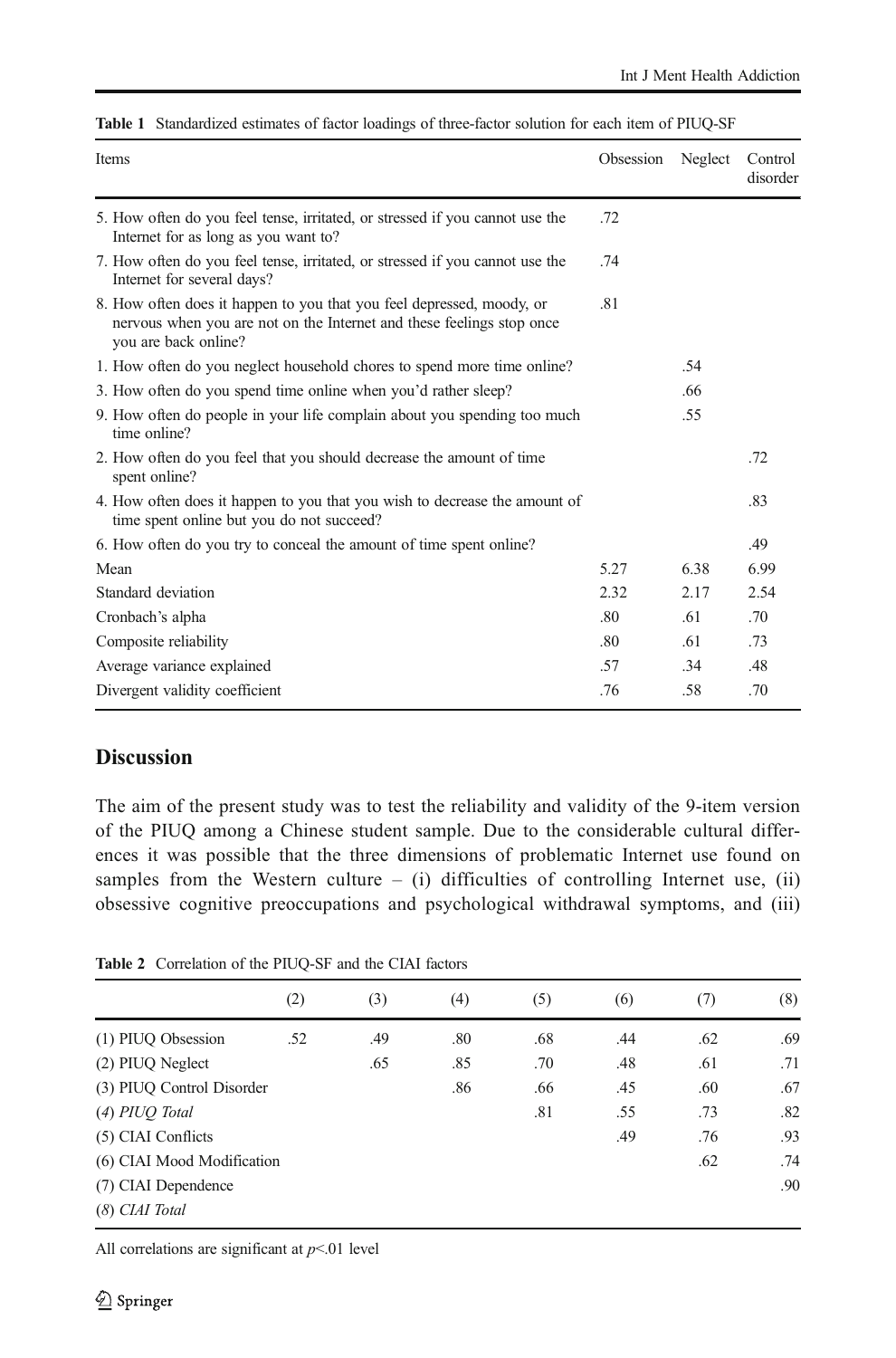|                                                               | Total sample<br>$(N = 767)$ | Males<br>$(n = 225)$ | Females<br>$(n = 542)$ | $\chi^2/t$          | Cohen d |
|---------------------------------------------------------------|-----------------------------|----------------------|------------------------|---------------------|---------|
| Time spent on Internet in relation with<br>studies or working |                             |                      |                        |                     |         |
| Less than 1 h a day n $(\%)$                                  | 123(16.0)                   | 52(23.1)             | 71(13.1)               | $x^2 = 12.73^*$ N/A |         |
| 1–2 h a day n $(\frac{9}{0})$                                 | 322(42.0)                   | 90(40.0)             | 232 (42.8)             |                     |         |
| 3–4 h a day n $(\frac{6}{6})$                                 | 245 (31.9)                  | 62(27.6)             | 183 (33.8)             |                     |         |
| 5–6 h a day n $(\frac{9}{0})$                                 | 59 (7.7)                    | 16(7.1)              | 43(7.9)                |                     |         |
| 7–8 h a day n $(\frac{9}{0})$                                 | 10(1.3)                     | 3(1.3)               | 7(1.3)                 |                     |         |
| More than 8 h a day n $(\%)$                                  | 8(1.0)                      | 2(0.9)               | 6(1.1)                 |                     |         |
| Time spent on the recreational use of the<br><i>Internet</i>  |                             |                      |                        |                     |         |
| Less than 1 h a day n $(\%)$                                  | 112(14,6)                   | 38(16.8)             | 74 (13.7)              | $x^2 = 12.54$ * N/A |         |
| 1–2 h a day n $(\frac{9}{0})$                                 | 406(52,9)                   | 98 (43.4)            | 308 (56.8)             |                     |         |
| 3–4 h a day n $(\frac{9}{0})$                                 | 203(26,4)                   | 73 (32.3)            | 130(24.0)              |                     |         |
| 5–6 h a day n $(\frac{9}{0})$                                 | 36(4,7)                     | 14(6.2)              | 22(4.1)                |                     |         |
| 7–8 h a day n $(\frac{9}{0})$                                 | 5(0,7)                      | 1(0.4)               | 4(0.7)                 |                     |         |
| More than 8 h a day n $(\% )$                                 | 6(0,8)                      | 2(0.9)               | 4(0.7)                 |                     |         |
| PIUQ Obsession Mean (SD)                                      | 5.27(2.32)                  | 5.54(2.57)           | 5.15(2.20)             | $t = 1.98*$         | 0.16    |
| PIUQ Neglect Mean (SD)                                        | 6.38(2.17)                  | 6.55(2.31)           | 6.31(2.11)             | $t = 1.36$          | 0.11    |
| PIUQ Control Disorder Mean (SD)                               | 6.99(2.54)                  | 6.82(2.62)           | 7.06(2.51)             | $t = 1.21$          | 0.09    |
| PIUO Total Mean (SD)                                          | 18.60 (5.89)                | 18.89 (6.47)         | 18.48 (5.64)           | $t = 0.82$          | 0.07    |
| CIAI Conflicts Mean (SD)                                      | 27.67 (9.65)                | 29.73(10.55)         | 26.83(9.14)            | $t = 3.51***$       | 0.29    |
| CIAI Mood Modification Mean (SD)                              | 17.61 (4.86)                | 18.32 (5.06)         | 17.32 (4.75)           | $t = 2.54*$         | 0.20    |
| CIAI Dependence Mean (SD)                                     | 16.97(5.62)                 | 17.43(5.18)          | 16.78 (5.54)           | $t = 1.45$          | 0.12    |
| CIAI Total Mean (SD)                                          | 61.97 (17.46)               | 65.18 (18.68)        | 60.71 (16.80)          | $t = 2.96$ **       | 0.25    |

<span id="page-4-0"></span>Table 3 Gender differences on the indicators of Internet use, the Problematic Internet Use Questionnaire Short Form and the Chinese Internet Addiction Inventory

 $*_p$  < .05;  $*_p$  < .01;  $**_p$  < .001

neglecting other important activities – appeared differently in the Chinese sample, therefore exploring and statistically testing this was important. Nevertheless, the results showed that the PIUQ-SF kept its original three-factor structure (Demetrovics et al. [2008](#page-5-0); Koronczai et al. [2011](#page-6-0)) and its concurrent validity also appeared to be adequate. Recent studies from both Western cultures and China support the importance of these three dimensions of problematic Internet use. For instance, problematic Internet users are characterized by lower self-control and higher impulsivity (Yau et al. [2013](#page-6-0)). One recent systematic review (i.e., Lam [2014](#page-6-0)) also concluded that problematic Internet use is related to sleeping problems such as insomnia and poor sleep quality. Recent Chinese studies found that the negative physical and psychological symptoms caused by excessive Internet use were mediated by poor sleep quality (An et al. [2014\)](#page-5-0). Higher self-control was found to be associated with a low level of problematic Internet use (Li et al. [2013](#page-6-0)).

No significant gender differences were found regarding the PIUQ total score either in the earlier Hungarian studies (Demetrovics et al. [2008;](#page-5-0) Koronczai et al. [2013](#page-6-0)) or in the present Chinese sample. On the other hand, while men scored higher on the Neglect scale and women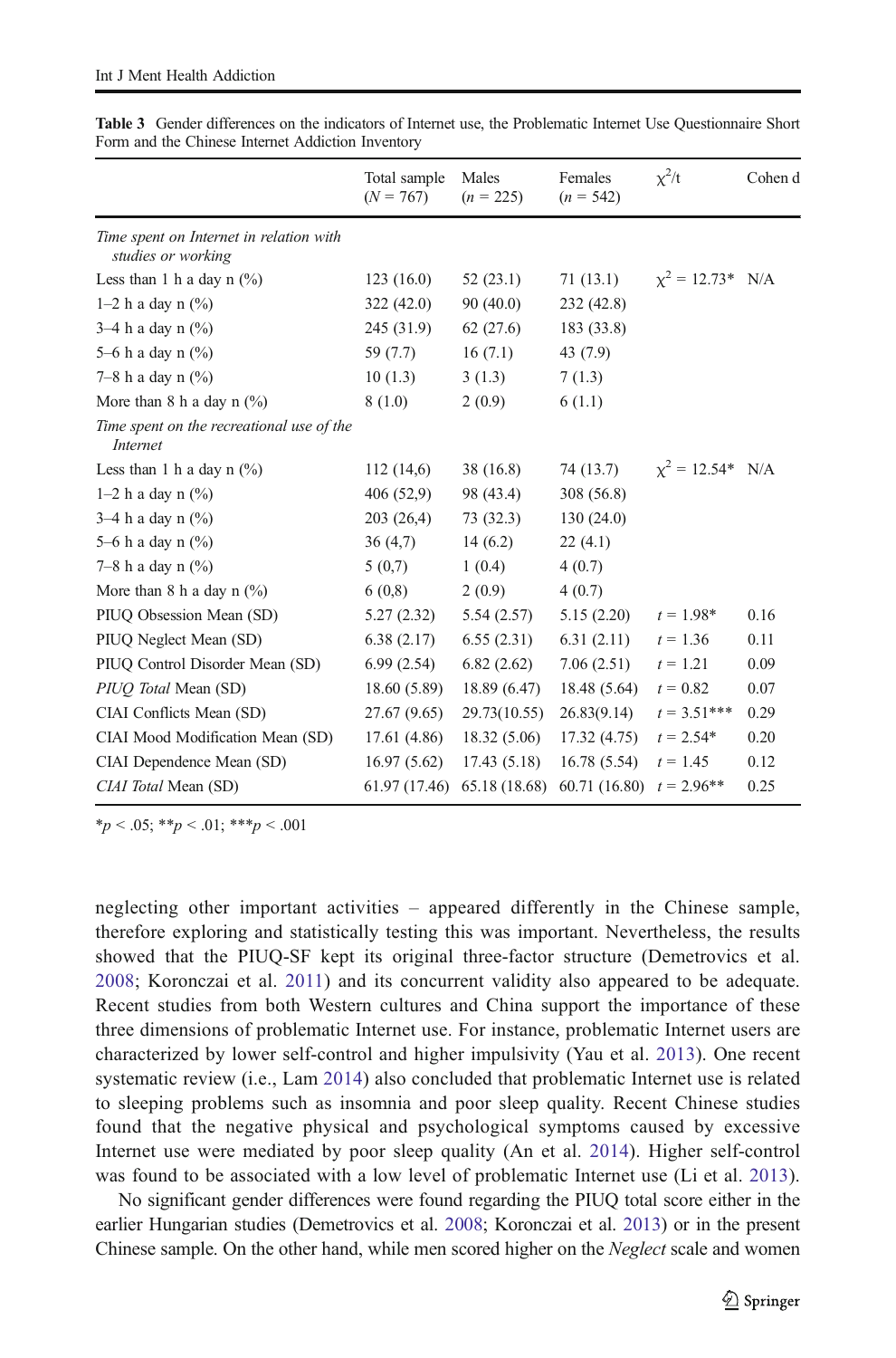<span id="page-5-0"></span>scored higher on the *Control disorder* scale in the Hungarian sample, men scored higher on the Obsession scale in the case of the Chinese student sample. These differences may be because of cultural differences. Exploring these remains the task of future studies. The main limitations of the present study were the opportunistic sample that limits the generalizability of the results and the self-reported nature of the data that may distort the results due to social desirability or memory recall bias.

### Conclusion

It is concluded that the PIUQ-SF is a short and comprehensive measurement instrument that assesses problematic Internet use in a valid way in both Western and Chinese cultures. Therefore, it can be an adequate tool for cross-cultural studies that are highly important for such a global phenomenon as problematic Internet use.

Acknowledgments This work was supported by the Hungarian Scientific Research Fund (grant numbers: K83884 and K111938). Gyöngyi Kökönyei and Zsolt Demetrovics acknowledge financial support of the János Bolyai Research Fellowship awarded by the Hungarian Academy of Sciences. Beatrix Koronczai acknowledge financial support of the EU Science and Technology Fellowship Programme China.

#### Compliance with Ethical Standards

Conflict of Interest Beatrix Koronczai, Gyöngyi Kökönyei, Róbert Urbán, Orsolya Király, Katalin Nagygyörgy, Katalin Felvinczi, Mark D. Griffiths, Zheng Huang and Zsolt Demetrovics declare that they do not have any interests which could constitute a real, potential or apparent conflict of interest with respect to his/ her involvement in the publication.

Funding The authors also declare that they do not have any financial or other relations (e.g. directorship, consultancy or speaker fee) with companies, trade associations, unions or groups (including civic associations and public interest groups) that may gain or lose financially from the results or conclusions in the study. Sources of funding are acknowledged.

## **References**

- An, J., Sun, Y., Wan, Y., Chen, J., Wang, X., & Tao, F. (2014). Associations between problematic internet use and adolescents' physical and psychological symptoms: possible role of sleep quality. Journal of Addiction Medicine, 8(4), 282–287. doi:[10.1097/adm.0000000000000026.](http://dx.doi.org/10.1097/adm.0000000000000026)
- Demetrovics, Z., Szeredi, B., & Rózsa, S. (2008). The three-factor model of internet addiction: the development of the problematic internet use questionnaire. Behavior Research Methods, 40(2), 563–574. doi[:10.3758/](http://dx.doi.org/10.3758/BRM.40.2.563) [BRM.40.2.563.](http://dx.doi.org/10.3758/BRM.40.2.563)
- Fernandez-Villa, T., Molina, A. J., Garcia-Martin, M., Llorca, J., Delgado-Rodriguez, M., & Martin, V. (2015). Validation and psychometric analysis of the internet addiction test in Spanish among college students. BMC Public Health, 15, 953. doi[:10.1186/s12889-015-2281-5.](http://dx.doi.org/10.1186/s12889-015-2281-5)
- Huang, Z., Wang, M., Qian, M., Zhong, J., & Tao, R. (2007). Chinese internet addiction inventory: developing a measure of problematic internet use for Chinese college students. Cyberpsychology & Behavior, 10(6), 805– 811. doi[:10.1089/cpb.2007.9950](http://dx.doi.org/10.1089/cpb.2007.9950).
- Kelley, K. J., & Gruber, E. M. (2010). Psychometric properties of the problematic internet use questionnaire. Computers in Human Behavior, 26(6), 1838–1845. doi:[10.1016/j.chb.2010.07.018.](http://dx.doi.org/10.1016/j.chb.2010.07.018)
- Kelley, K. J., & Gruber, E. M. (2013). Problematic internet use and physical health. Journal of Behavioral Addictions, 2(2), 108–112. doi:[10.1556/JBA.1.2012.016](http://dx.doi.org/10.1556/JBA.1.2012.016).